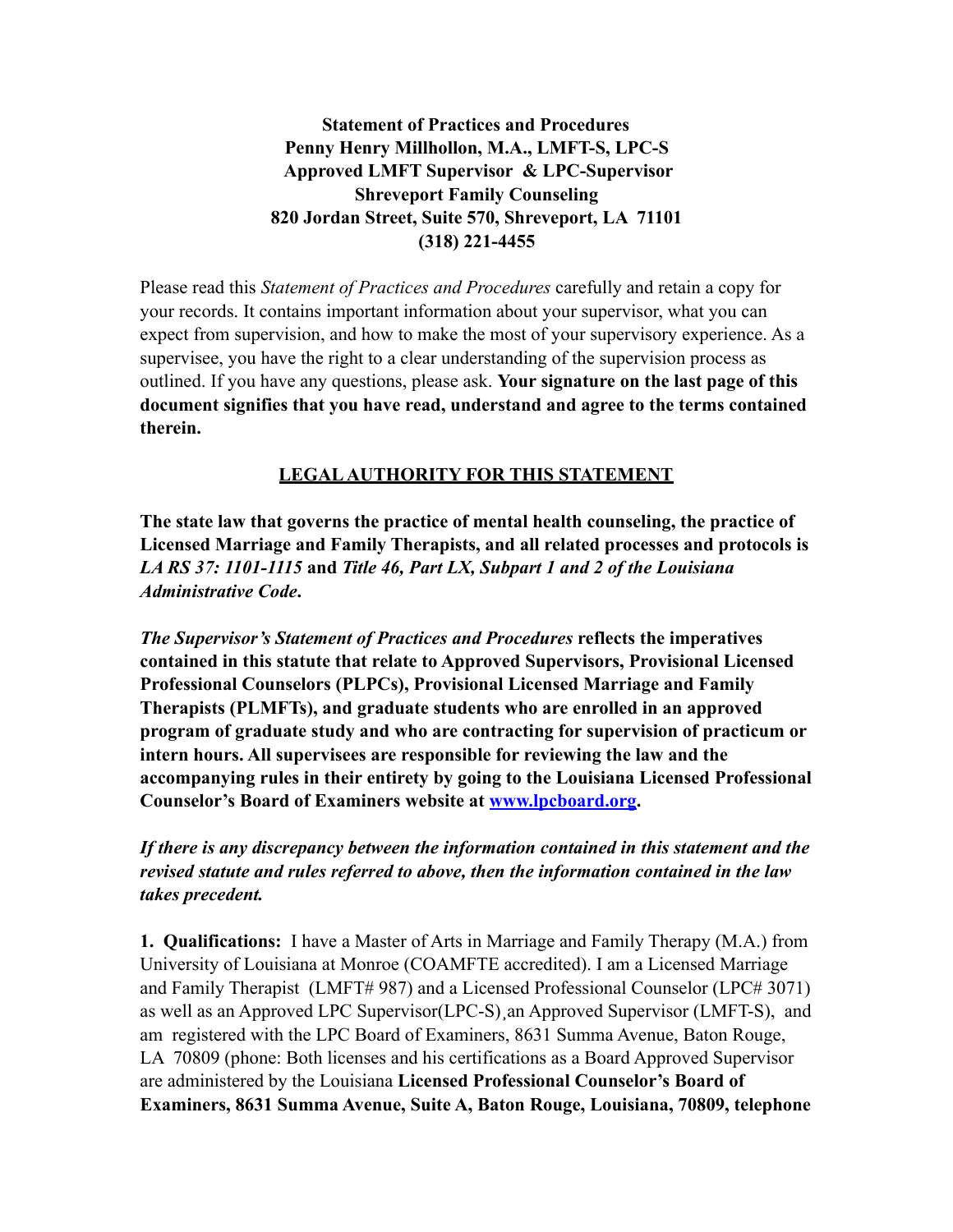**number 504-765-2515.** For more information about these licenses or his approved status as a supervisor or to ask about filing a complaint, you may contact the Board by mail, telephone, or you may go to the website at [www.lpcboard.org.](http://www.lpcboard.org) 225-765-2515).

**2. Professional Experience**: I have been a LMFT since 2005 and a LPC since 2007. I have been a LPC Supervisor since 2010 and a LMFT Supervisor since January 2016. I have been in Private Practice with Shreveport Family Counseling since February 2013.

 I worked with the Family Plus Shreveport, a program of the Louisiana Methodist Children's Home for almost 11 1/2 years. In this position I provided therapy for individuals, couples, families, and groups of all ages. I was also a supervisor for the MST, Multi-Systemic Therapy, a program with Family Plus. Prior to this, I worked in Scotland, U.K. to found and direct Caledonia Counselling Center where we provided low-cost counseling to individuals of all ages struggling with difficult life issues. We also offered a counseling training program and provided workshops in Europe and the Middle East.

 My supervision training was with Harlene Anderson at the Houston Galveston Institute in 2011 where we learned a collaborative approach towards supervision. I am currently an AAMFT Supervisor Candidate being mentored by Harlene Anderson.

 After I received a Bachelor's degree in Music Therapy in 1983, I also worked as a music therapist (RMT) at Duke University before I studied for my licensure as a LMFT/ LPC.

 I currently serve as Chair of the MFTAC Committee within the LPC Board of Examiners and as the Secretary on the LPC Board of Examiners. I was appointed by the Governor of Louisiana for this position on November 2010.

**3. Professional Membership:** I am a Professional Member of the Louisiana Counseling Association, Northwest Louisiana Counselors Association, Louisiana Association of Marriage and Family Therapy and Clinical Fellow of the American Association of Marriage and Family Therapy.

**4. Theoretical Orientation in Therapy**: I specialize in working with individuals, couples, and families with issues related to parent-child discord, relational stress, as well as life and transitional issues. When working with individuals, I prefer to include family members to gain a larger systemic perspective in order to enlarge the client' story. My theoretical orientation in therapy does have an integrative approach and consistently incorporates a collaborative and solution-focused approach whereby the client's strengths are drawn out into the open and nurtured into effective 'self-interventions'. The relationship built in the therapeutic session varies with each client and in each session depending on the client's needs. I approach my therapeutic opportunities through an ecosystemic perspective using solution-focused, collaborative, strategic, and structural theories. I am also trained in Eye Movement Desensitization and Reprocessing (EMDR), and am a qualified Music Therapist.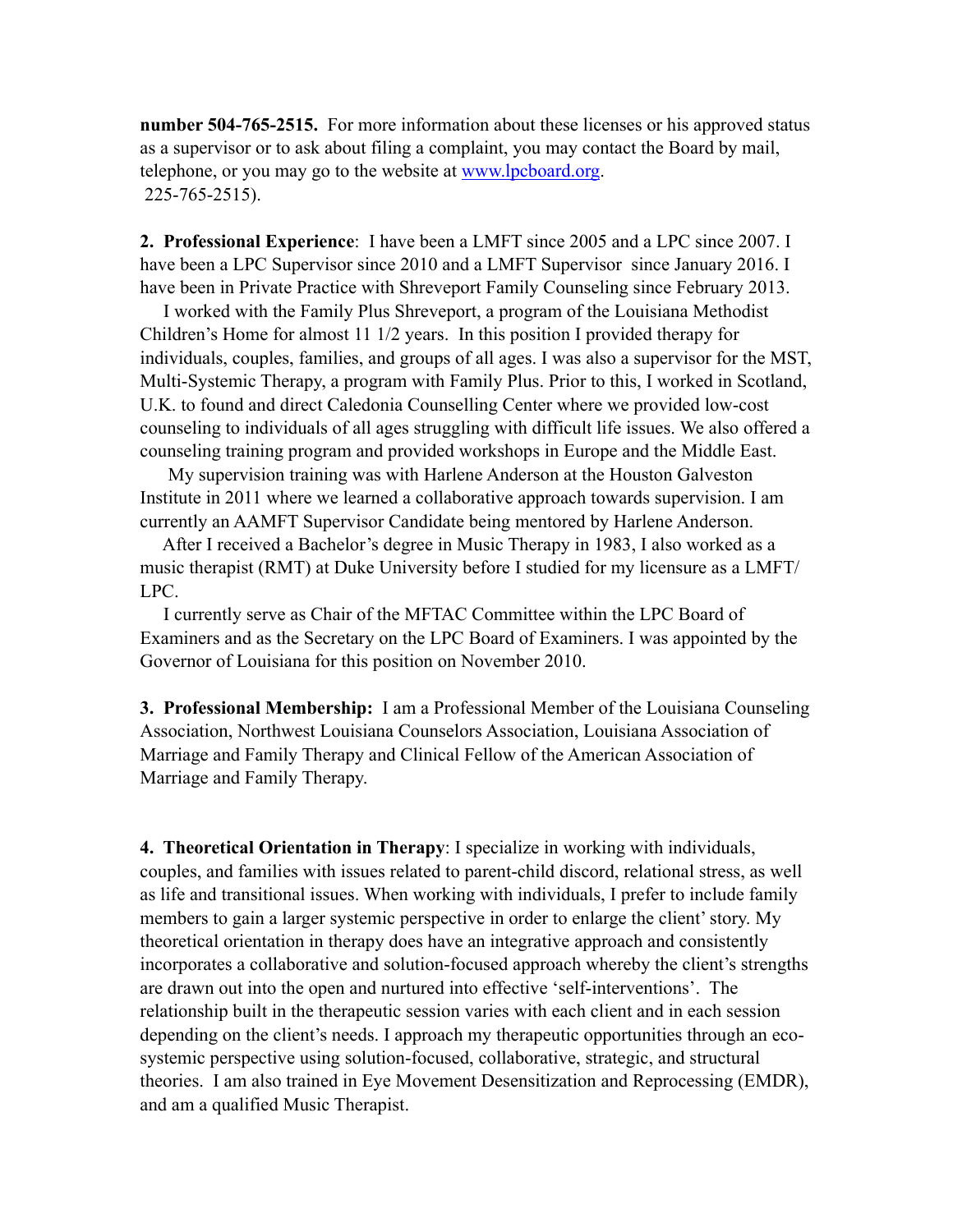**5. Theoretical Orientation in Supervision**: I approach supervision using some of the same therapeutic theories. I use the strengths of the Supervisee to understand how to find success with a client. It is important to hear the "story" brought into supervision by the Supervisee as it offers opportunity to explore helpful approaches in which to help the Supervisee's clients. I believe in discovering the resources and expertise within the Supervisee and expand this into their therapy. Since the Supervisee is still in a learning process during the provisional licensing/academic internship phase, it is also important at times to incorporate a didactic process to further educate and introduce the Supervisee to new ideas related to therapy.

**6. Supervision Expectations:** The relationship between supervisor and Supervisee is intended to facilitate the accomplishment of two goals. One is the education, training, and personal development of the Supervisee. The other is the overseeing of service delivery to the client to ensure that the therapy process is ethical and of the highest quality possible. It is the task of the supervisor to maximize *both* of these aspects of the provisional licensee/academic intern/client/supervisor system and keep them "flowing in harmony" with each other.

.

**7. The Professional Development of The Supervisee:** To facilitate this aspect of the Supervisee/client/supervisor system, the supervisor encourages and challenges the Supervisee to assume an explorative, "experimental" posture. The supervisor seeks a complimentary posture of facilitator, consultant, encourager, educator, and "coach." In this dimension, the Supervisee is the consumer. The focus is on maximizing the Supervisee's learning experience by providing him or her with meaningful feedback about his or her weaknesses as well as strengths as a therapist. "Mistakes" are seen as an opportunity for the Supervisee's growth and learning. The Supervisee's therapeutic relationship with his or her clients is a "tool" in assisting the Supervisee to develop skill and confidence as a therapist.

**8. Professional Service Delivery to The Client:** In this dimension, the supervisor facilitates a relationship of "accountability" between the Supervisee and the client. The Supervisee assumes the posture of professional therapist, responsible for the ethical and effective delivery of services to the client.

 The supervisor seeks a complimentary posture of director and monitor. In this dimension, the client is the consumer. The focus is on creating a successful therapeutic experience for the client through a meaningful collaboration between Supervisee and supervisor. The Supervisee's relationship with his or her supervisor is seen as a "tool" for ethical, effective service delivery to the client. When the collaboration between supervisor and Supervisee fails to effectively balance these two aspects of the Supervisee/ client/supervisor system, the welfare of the client always takes precedent.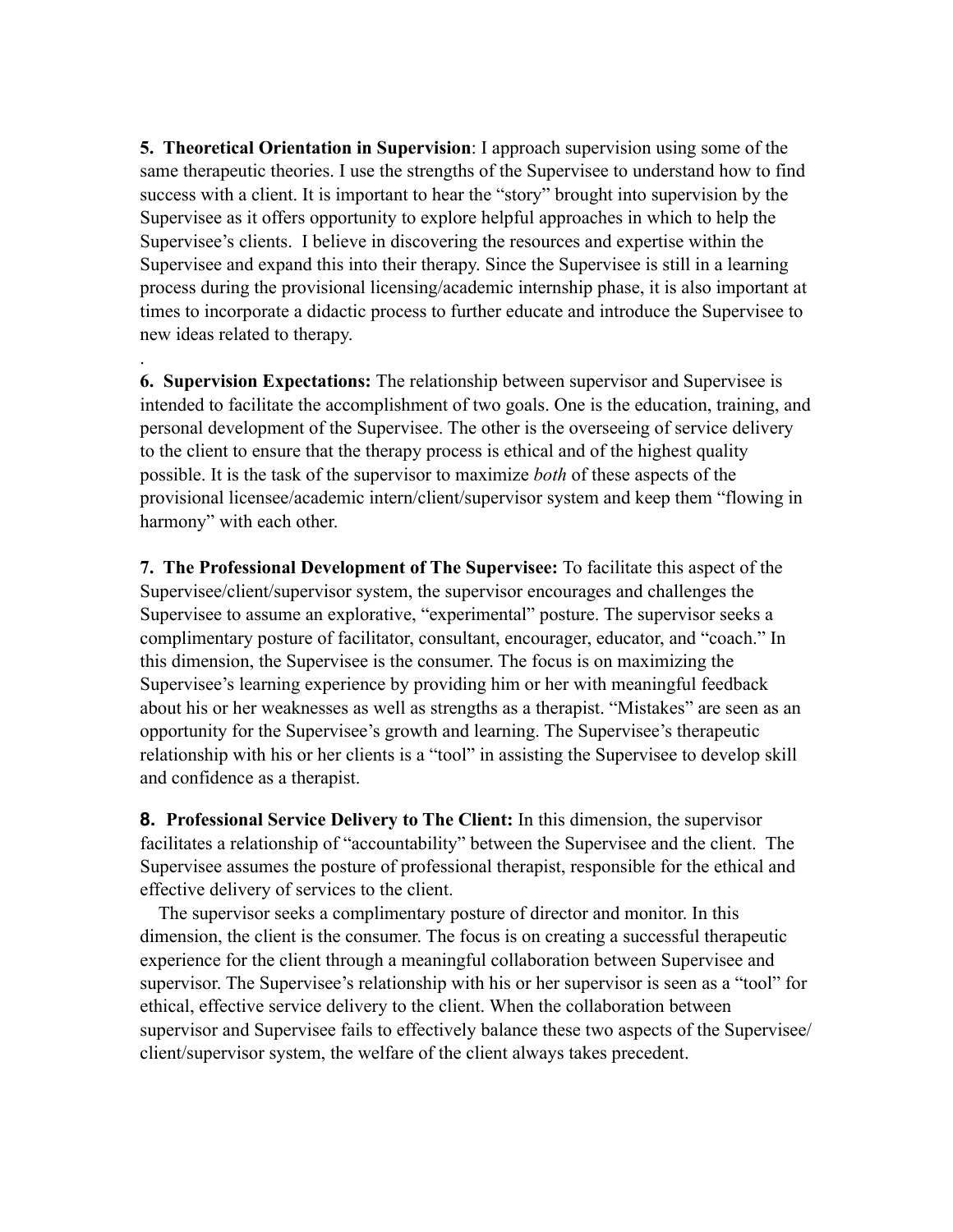**9. The Supervisory Relationship:** There is a unique experience in the journey of our lives when we are able to influence and be influenced by those that we spend time with in a learning process. This can sometimes be called 'Supervision'. The rewards of this experience, if positive, are priceless and enduring. It is my hope that I will be one who facilitates and creates room for those who wish to move into open spaces in their lives.

 The relationship between Supervisor and Supervisee is a journey into the unknown through a joining of skill and experience. There is a responsibility for the Supervisor to guide the Supervisee into greater knowledge and practice of the core competencies. There is also a reciprocal process of shared journey of shared knowledge and skills. I take the position of being a curious learner, always willing to hear and understand ideas from another. I believe that it is possible to respect and invite the 'person' of the Supervisee with his/her educational background, theoretical orientation, life experiences, sociocultural, and religious perspectives as necessary evaluations are made in this process towards 'licensure'.

**10. Responsibilities of Supervisee:** It is the responsibility of the Supervisee to provide therapy to his or her clients that is professional and ethical, accepting the parameters of service delivery to his or her clients established by the Board of Examiners in the law and in accordance with the *Statement of Practices and* 

*Procedures* provided by me, a Board Approved Supervisor.

 It is also the responsibility of the Supervisee to engage as fully as possible in all learning experiences created for the Supervisee. Within this framework, the Supervisee's specific responsibilities are as follows:

- **a. Learn the** *Code of Conduct for Licensed Professional Counselors* **and the** *Code of Ethics for Licensed Marriage and Family Therapists* **and practice within the scope of these codes at all times.**
- **b. Adhere to the Plan of Supervision filed with the Board of Examiners.**
- **c. Follow through with all clinical directives provided by the Approved Supervisor.**
- **d. Present and review an up-to-date** *Statement of Practice* **to every client before the first session begins and obtains the client's signature on the signature page. Also, present, review, and obtain authorizing signatures of all clients that the provisional licensee/academic intern wishes to audiotape or videotape on the authorized consent form.**
- **e. Report any situation to the Approved Supervisor in which the Supervisee believes he or she may have breached ethics.**
- **f. Staff any cases with the Approved Supervisor immediately that involve threats of homicide, suicide, abuse, or any potentially life threatening symptoms such as eating disorders, self--‐mutilation, or domestic violence. Inform the Approved Supervisor immediately if a client attempts suicide or homicide.**
- **g. Keep accurate and up--‐to--‐date case records using the format prescribed by the Approved Supervisor, including all forms requiring**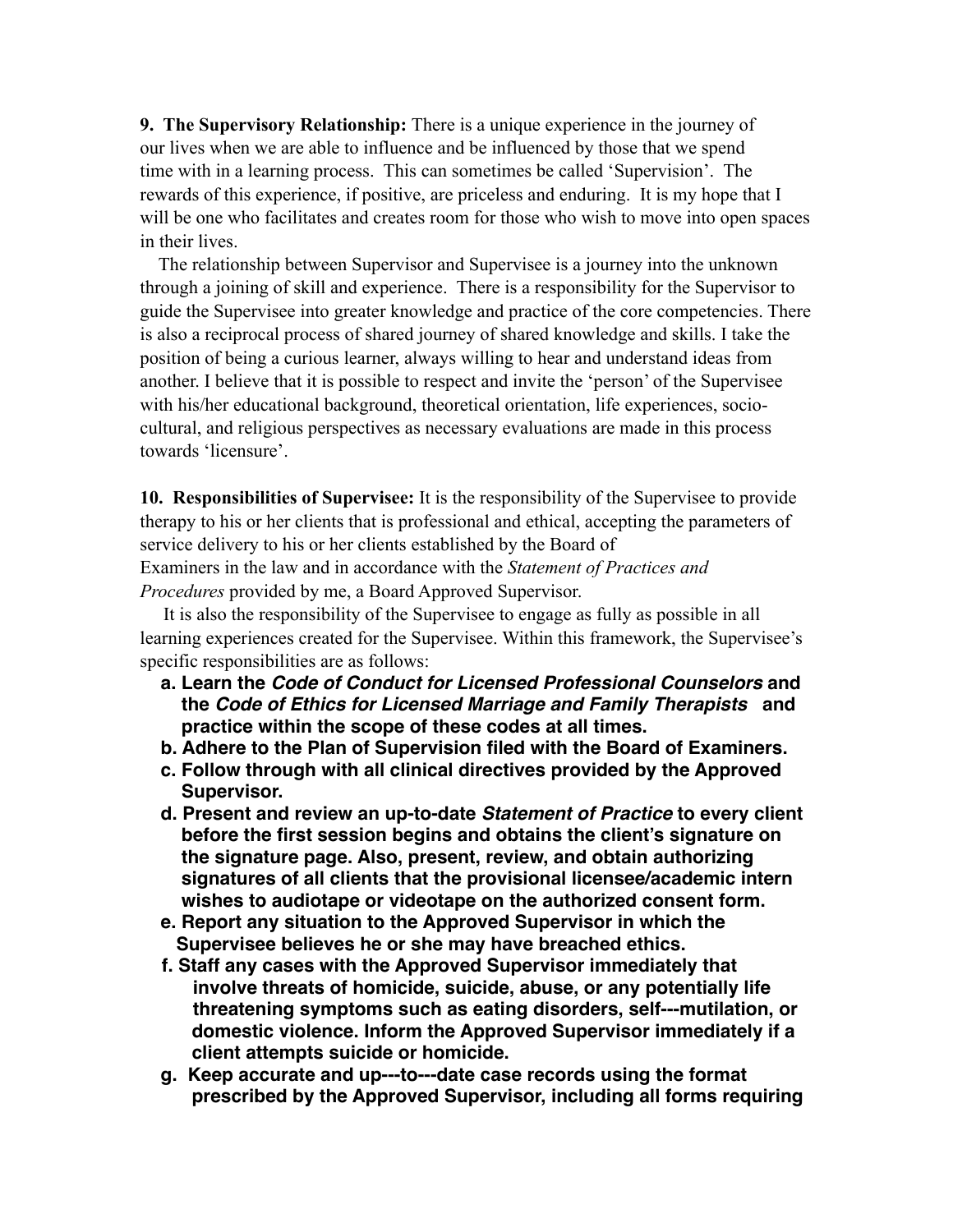**an authorizing signature from the client and** *case notes about any consultation process with the Approved Supervisor that is related to the client.* 

- **h. Arrive on time to each scheduled supervision session prepared with pertinent case information organized in the prescribed format along with appropriately queued audiotapes or videotapes.**
- **i. Keep accurate and verifiable records of direct and indirect client contact hours.**
- **j. Alert the Approved Supervisor when qualifying forms requiring his signature are to be sent to the Board of Examiners and deliver the appropriate forms to his office.**
- **k. Inform the Approved Supervisor immediately of any change of circumstance, status, or condition that may affect the nature or quality of the Supervisee's service provision to clients.**
- **l. Update the Board of Examiners in regard to any change of status or venue by refilling appropriately amended forms within thirty (30) days of the change.**
- **m. Maintain continuity of contact with the Approved Supervisor consistent with Supervision Plan filed with the Board of Examiners.**
- **n. Inform his or her employer of the conditions and terms of his or her supervision as outlined in this statement.**
- **o. Discuss with his or her Approved Supervisor any condition or circumstance in the Supervisee's workplace that would hinder the Supervisee's compliance with his or her Supervision Plan or with ethics, State Statute, or Rule dealing with the Supervisee's service delivery to clients.**
- **11. Responsibilities of Supervisor:** It is the responsibility of the Approved Supervisor to collaborate with the Supervisee in creating a meaningful learning experience that leads to the Supervisee's professional and personal development. It is also the responsibility of the Approved Supervisor to represent the Board of Examiners in protecting the public. Within this framework, the specific responsibilities of the Approved Supervisor are as follows:
- **a. Relate to the Supervisee in a professional and ethical way at all times.**
- **b. Create a learning experience for the Supervisee that is encouraging, challenging, and that facilitates personal and professional growth.**
- **c. As much as is reasonably possible, ensure that the Supervisee's supervision is in compliance with statute, rule, and consistent with the Plan of Supervision filed with the Board of Examiners.**
- **d. As much as is reasonably possible, monitor the interaction of the Supervisee with his or her clients to ensure professionalism and ethical quality and to provide corrective feedback to the Supervisee if a minimum standard of professionalism is not met.**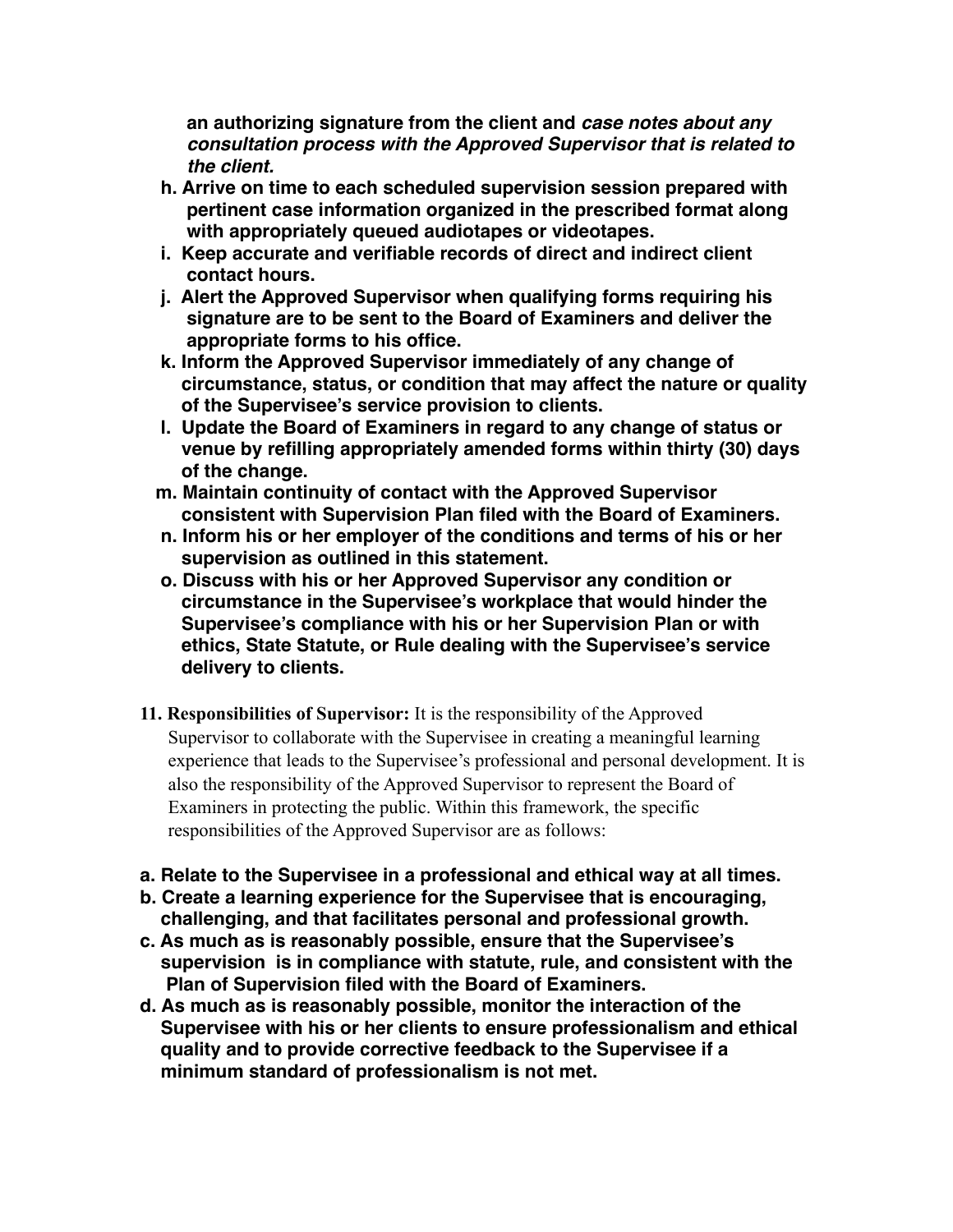- **e. Assist the Supervisee in working out any inconsistency he or she experiences in the workplace between the guidelines for ethical and responsible practice as outlined in this statement and in the law and the policies, procedures, or expectations of the Supervisee's employer.**
- **f. Be regularly available for consultation and keep scheduled sessions with the Supervisee in accordance with the Supervision Plan filed with the Board of Examiners.**
- **g. Report to the Board of Examiners or University program official any serious breach of ethics by a Supervisee.**
- **h. Keep accurate records of the Supervisee's individual and group supervision hours.**
- **i. Submit in timely fashion to the Board of Examiners any qualifying paperwork that must be submitted on behalf of the Supervisee.**
- **j. Inform the Supervisee of any change in the supervisor's status that would affect the Supervisee's ability to complete his or her supervision process successfully.**
- **k. Inform the Board of Examiners if the Supervisee fails to maintain continuous and regular contact with the Approved Supervisor as described in the Supervision Plan.**

**Routine Business Procedures Contacting The Board:** The Board office is open Monday through Friday from 9:00 am to 4:30 pm. Supervisees may call the Board office during office hours, or check the Board's website at [www.lpcboard.org](http://www.lpcboard.org) to send an e--mail or check updated information regarding the law, rules, or other licensing information. The monthly meeting of the Board of Examiners is typically held on the third Friday of every other month beginning in January. Applications or written correspondence must arrive at the Board office the Friday prior to the scheduled board meeting to be considered. Otherwise, correspondence will be considered at the next month's meeting. Complaints or reports of unethical behavior should be made in writing to the Board office at the address given in the first section of this document. The monthly meetings of the Board of Examiners are open to the public. Supervisees are strongly encouraged to attend at least one meeting of the Board during their Academic internship phase or Provisional Licensing process.

**Communicating With The Supervisor:** I can be contacted from 9:00 am until 5:00 pm Monday through Friday at Shreveport Family Counseling Center, 820 Jordan, Suite 570, at 318-221- 4455. If I am in session, you may leave a message on the answering machine or leave a message with the Administrative Assistant. After 5:00 pm, you may also call or text my cell phone at 318-572‐7960. You may also contact me via email at penny.millhollon@gmail.com.

**Work Environment of The Supervisee:** Clients that a Supervisee sees in his or her work setting may provide case material for their supervisory experience. Supervisees must comply with all administrative policy and procedure that apply to Supervisees in their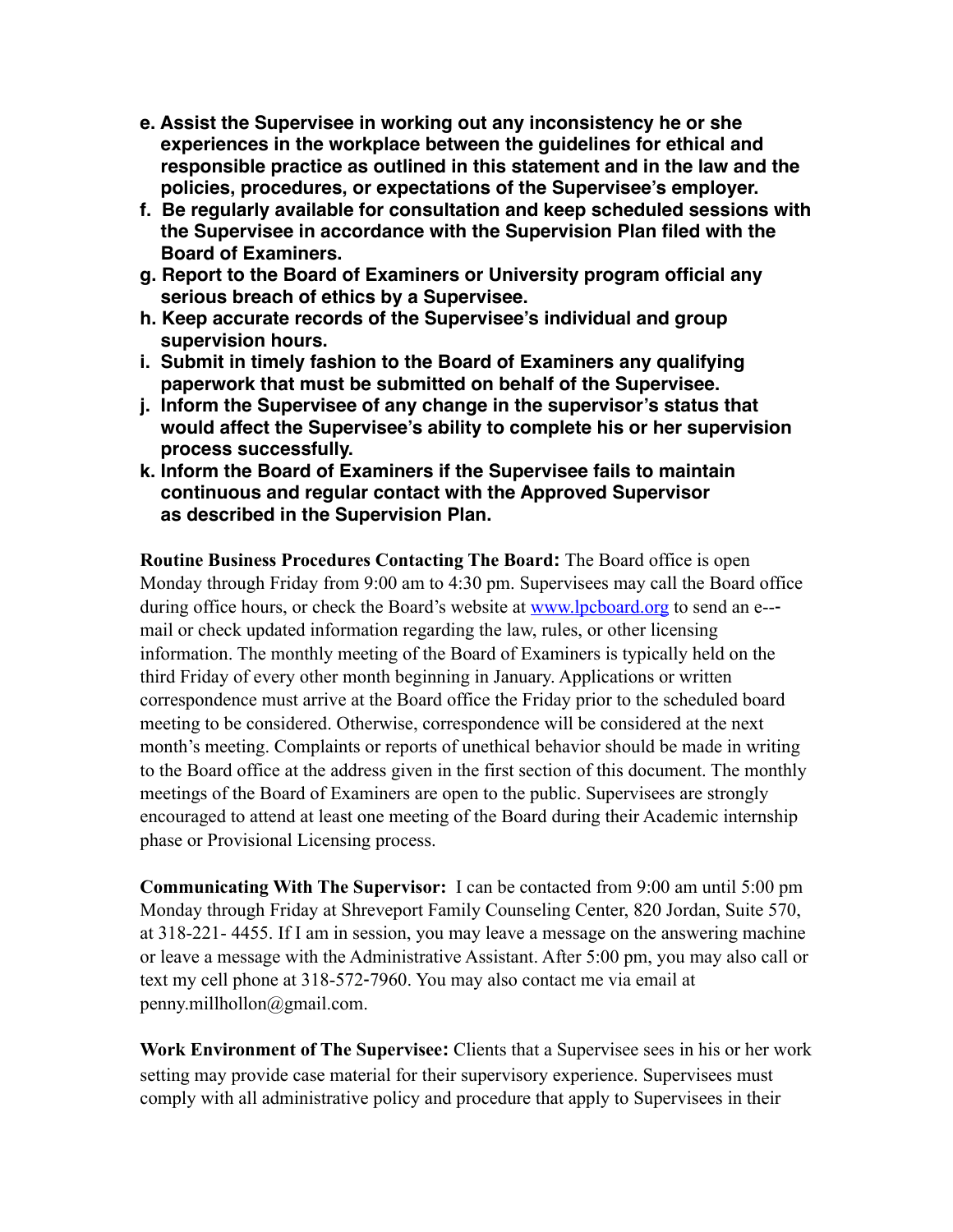place of employment. Should the Supervisee believe that the policies of his or her employer conflict with ethical or responsible practice as outlined in this statement or in the ethical codes of practice mentioned above, or impede the Supervisee's learning experience as an Supervisee, the Supervisee should immediately share this concern with his or her Approved Supervisor. *Supervisees are prohibited by law from engaging in mental health counseling as a private practitioner or as a private contractor (receiving fees directly from clients).* 

**Scheduling An Individual Supervision Session:** You may call me at 221-4455 during normal business hours to schedule an individual supervision session. Individual sessions must be cancelled 24 hours in advance or the Supervisee may be subject to charge. *The fee for individual supervision sessions is \$85.* 

**Scheduling Live Supervision Sessions:** As a Supervisee**,** you may schedule clients in the conference room for live supervision or to videotape his or her session by calling Karen, Shreveport Family Counseling Administrative Assistant, during normal business hours. If live supervision is what is desired, you should make that clear to Karen when calling to schedule so that she can not only check on the availability of the observation room, but also my availability to observe. The observation room will be available on a first come, first serve basis.

**Being Part Of a Supervision Group:** I am able to schedule supervision groups more than two (2) of up to six (6) Supervisees as often a twice a month. The day, time, and frequency of these groups will vary according to the scheduling needs of the Supervisees. *A reduced fee for group sessions will be \$50.*

**Limits Of Liability:** The Approved Supervisor Candidate is not responsible for the unprofessional or unethical conduct of the Supervisee with his or her clients that have not been part of the consultation process, about whom the Supervisee has shared inadequate or inaccurate information, or in the event that the Supervisee has failed to follow the clinical directives or suggestions of the Supervisor. The Approved Supervisor Candidate is not responsible for monitoring the compliance of the Supervisee to the policies and procedures of the Supervisee's employer. At her discretion, the supervisor candidate may terminate her relationship with a Supervisee at any time without refund of fees. Reasons for termination of the supervisory relationship include but are not limited to the following:

**1. Failure of the Supervisee to maintain ethical and professional standards of conduct as established by the Approved Supervisor in the Supervisee's interaction with clients, site supervisors and co--‐workers, other Supervisees, or the Approved Supervisor.** 

**2. Failure of the Supervisee to follow clinical directives from the Approved Supervisor.**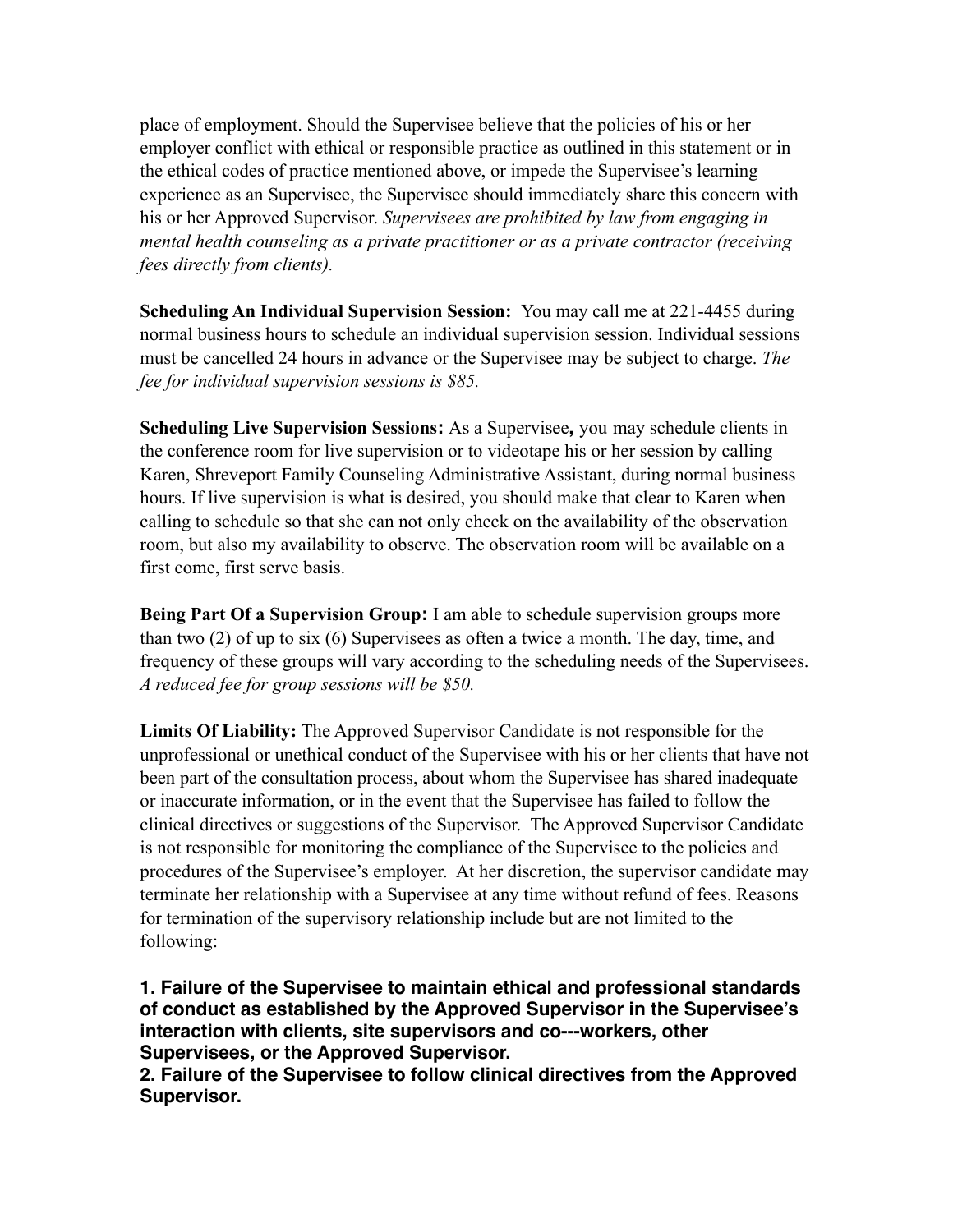## **3. Failure of the Supervisee to pay the Approved Supervisor for services rendered.**

# **4. Failure of the Supervisee to attend a supervisory session for sixty (60) days without prior arrangement with the supervisor.**

**Legal And Ethical Codes Of Conduct:** The provision of the service of Mental Health Counseling and the service provided by Licensed Marriage and Family Therapists/ Supervisees as well as the supervision of the delivery of these services by Approved Supervisors is governed by *Louisiana Revised Statute 37: 1101-1115*, as well as *Title X, Subpart, of the Louisiana Administrative Code***.** As provided in the statute, the practice of LPCs and LMFTs, Approved Supervisors, Supervisor Candidates, and Supervisees is regulated by the Louisiana Licensed Professional Counselors Board of Examiners. The law and subsequent rules promulgated by the Board in the *Administrative Code* are designed to protect the public and the consumer, whether client or Supervisee. As a Licensed Marital and Family Therapist, Licensed Mental Health Counselor and Board Approved LPC/LMFT Supervisor in Louisiana, I am bound by law adhere Code of Conduct for Licensed Mental Health Counselors, the Code of Ethics for Licensed Marriage and Family Therapists, and the rules and regulations for Approved Supervisors established by the Board of Examiners. These codes of conduct can be viewed at [www.lpcboard.org.](http://www.lpcboard.org) *As a Provisionally Licensed Professional Counselor (PLPC) or Provisionally Licensed Marriage and Family Therapist (PLMFT), you also are required to adhere to all the ethical and legal requirements contained in the statute and in Title X of the Administrative Code.* If you are working on dual licensing, then the more restrictive of the two 11 ethical codes applies in any given situation. *You are required to review both codes thoroughly before seeing clients as a Supervisee.* **Unethical behavior as a practicing Supervisee can result in suspension or termination of the supervisory relationship without refund, forfeiture or suspension of Supervisee's status by The Board of Examiners, denial of licensing privilege, civil suit, or criminal charges.** It is also highly recommended that you review the sections of the codes regarding supervisor /Supervisee interaction. These guidelines are there for *your* protection as a Supervisee.

**Special Ethical Considerations When Taping Observing:** When audio— or videotaping a client, the Supervisee must take special care to protect the client from violation of his or her confidentiality. The *following guidelines must be adhered to at all times when the Supervisee is involved in live observation of or the electronic recording of a client:* 

# **1. Clients must** *never* **be recorded or observed without their first signing the**  *Observation Consent Form* **which can be obtained from me.**

**2. Clients must always be made aware at the outset of each session the identity of anyone in the observation room during the session or if the session will be electronically recorded in any way.**